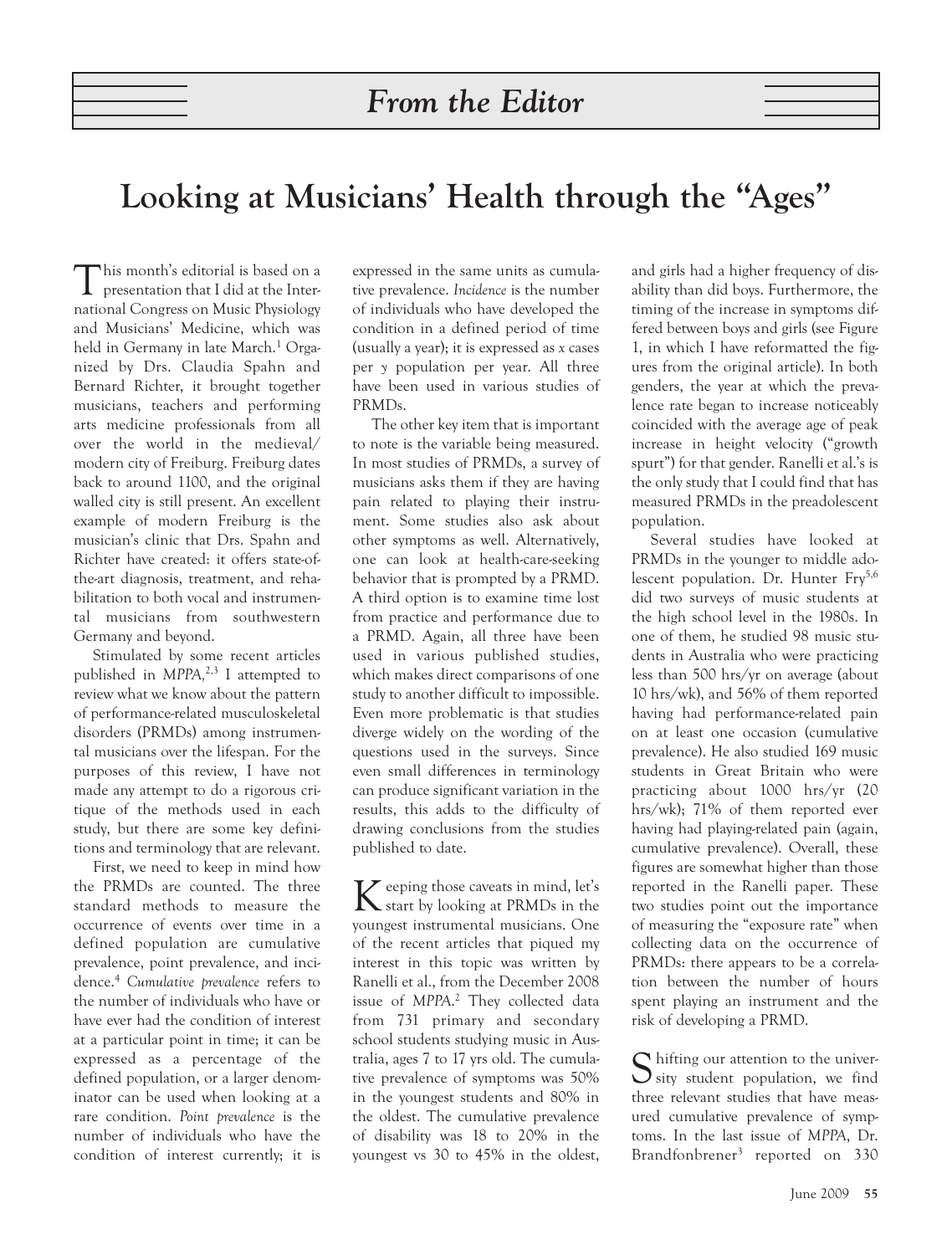

**FIGURE 1.** Increase in PRMD symptoms by age for girls (*left*) and boys (*right*). Data from Ranelli et al.2

entering freshman music majors in a US university (including some voice majors): 75 to 80% of them had already had a PRMD. In a 2002 report, Dr. Spahn7 surveyed 197 music students in Germany (also including some voice students); their cumulative prevalence of PRMD was 68%. In another report, Guptill8 collected data from 108 university student ensemble members in the US; 88% of them had had a PRMD. Taking into account the fact that voice students should be at lower risk for a PRMD, it appears that university students have a somewhat higher rate of PRMDs than do younger students. Unfortunately, we do not have good data on the exposure rate for the university students, but clinical experience would indicate that it is over 1000 hrs/yr for most of them.

We also have some data on other measures of PRMDs in university music students. Zaza<sup>9</sup> reported on the cumulative prevalence of inability to practice or perform among 300 Canadian music students (including voice) who were practicing about 800 hrs/yr; 43% of them had had at least one episode of temporary disability. Fortunately, only 15% of them had been unable to practice or perform for more than 1 week. Another study by Dr. Fry<sup>10</sup> reported the point prevalence of PRMDs among 1249 music students in Australia to be 9%.

The only "long-term" incidence data come from a university-level program in upstate New York.11 Over 20 years, the rate has been approximately 8.5 injuries/100 performance majors/year. Women have had a higher rate of PRMD than men, as measured by the number of visits to the student health service for specified musculoskeletal diagnoses. Those playing the harp and guitar have the highest injury rate; those playing the piano and other strings have an intermediate injury rate; and those playing wind instruments, organ, and percussion tend to have lower injury rates. Peak injury rates occur early in the first semester and in the middle of the second semester.

Although we have no data on the cumulative prevalence of PRMDs among adult/professional orchestra musicians, we do have point prevalence data. The 1988 ICSOM survey of 2212 symphony orchestra musicians in the US, by Fishbein et al., $12$  showed that 82% of respondents had pain at the time of the survey. Dr. Fry also did a study of the point prevalence of PRMDs in eight symphony orchestras in Australia, Great Britain, and the US.13 Participants were averaging 30 hrs of practice, rehearsal, and performance per week, and 64% of them had pain when surveyed. Caldron et al.<sup>14</sup> surveyed 378 symphony orchestra musicians in the US who were averaging 25 hrs/wk, and 59% of them reported pain at the time of the survey. The cumulative prevalence data on adults are limited to two relatively recent reports. Buckley and Manchester<sup>15</sup> gathered data on 111 bluegrass music camp attendees in the US who played about 200 hrs/yr, and 65% of those over age 18 had had performancerelated pain. Furuya<sup>16</sup> studied 203 female Japanese pianists, who had a 77% cumulative prevalence of pain related to playing that instrument.

S o, what conclusions can we draw **O** from these reports of PRMDs over the age span of a career as an instrumental musician? The purist would say "none," since no two studies asked exactly the same questions or collected data in the same way. But as long as we keep these caveats in mind, I think it is useful to describe the association between stage of career and likelihood of injury. The cumulative prevalence of PRMDs appears to start at a relatively high level among the youngest performers and gradually increases over the lifetime of a performance career (Figure 2). As mentioned earlier, adolescence may be a time of particularly high risk, and increased time spent playing the instrument appears to increase the risk of symptoms at all ages. But when we look at point prevalence, we see that it is relatively low in university students—based on a single study10—and very high in professional adult instrumentalists $12-14$  (Figure 3). So as performers age, it appears that they suffer injuries more frequently and/or it takes them longer to recover.

This same phenomenon has been studied in both dance and sports. Increasing age is generally considered to